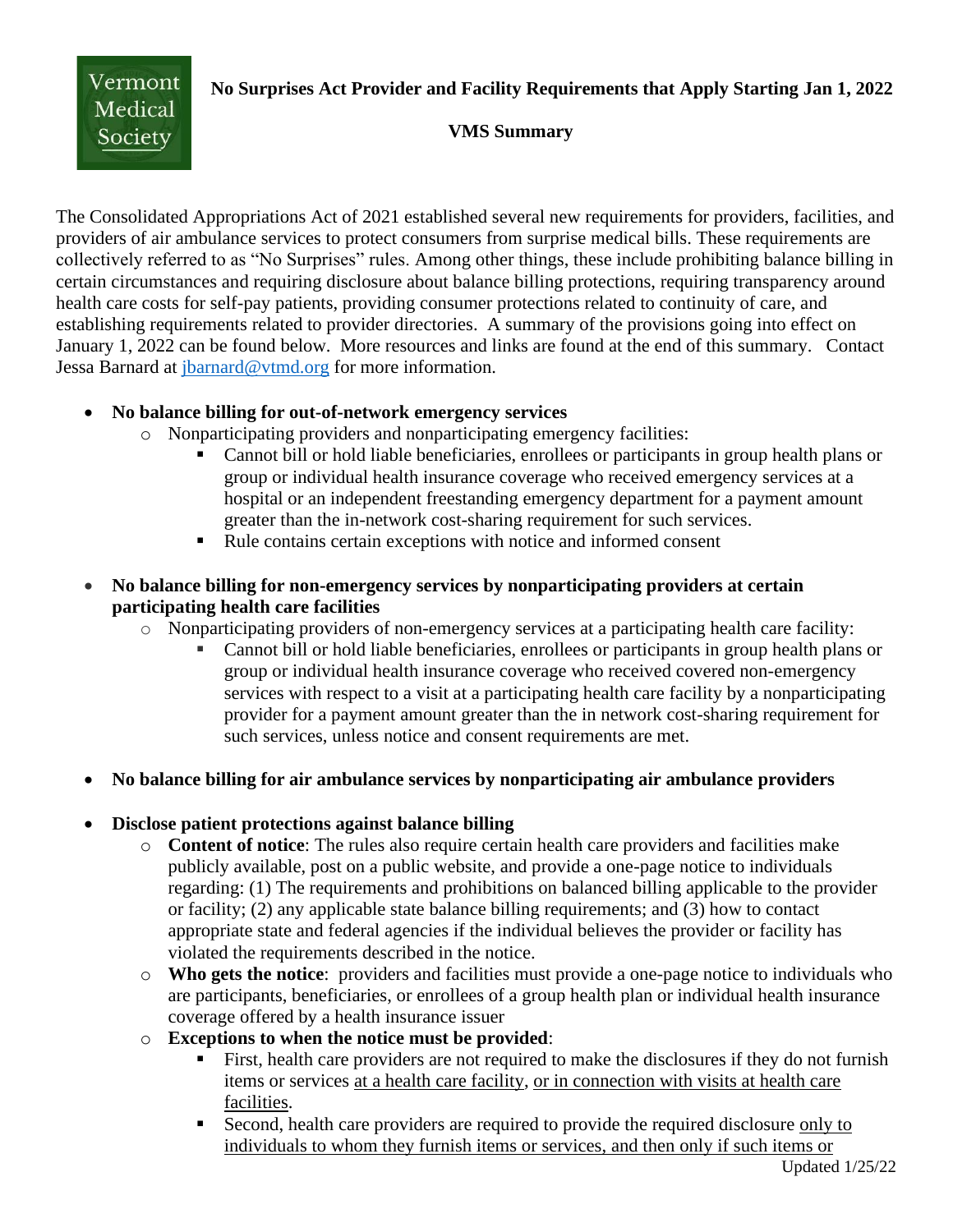# **No Surprises Act Provider and Facility Requirements that Apply Starting Jan 1, 2022**



#### **VMS Summary**

services are furnished at a health care facility, or in connection with a visit at a health care facility.

■ The intent of this exception is to avoid confusion, for instance, providing the disclosure of balance billing protections in a primary care provider's office could lead individuals to incorrectly assume balance billing protections exist where they do not.

#### o **How to provide the notice:**

- must be provided in-person or through mail or email, as selected by the participant, beneficiary, or enrollee.
- **If provider has a website, must post it on a public website of such provider or facility**
- Display the required disclosure information on a sign posted prominently at the location of the health care provider or health care facility

# o **Timing/when to provide the notice:**

- a health care provider or health care facility must generally provide the notice to participants, beneficiaries, or enrollees no later than the date and time on which the provider or facility requests payment from the individual (including requests for copayment made at the time of a visit to the provider or facility) or the date on which the provider or facility submits a claim for payment to the plan or issuer
- **•** providers/facilities also have flexibility to provide the notice earlier, such as when an individual schedules an appointment, or when other standard notice disclosures (such as the Notice of Privacy Practices for Protected Health Information) are shared with individuals.
- o **Sample notice provided by CMS:** [https://www.cms.gov/httpswwwcmsgovregulations-and](https://www.cms.gov/httpswwwcmsgovregulations-and-guidancelegislationpaperworkreductionactof1995pra-listing/cms-10780)[guidancelegislationpaperworkreductionactof1995pra-listing/cms-10780](https://www.cms.gov/httpswwwcmsgovregulations-and-guidancelegislationpaperworkreductionactof1995pra-listing/cms-10780)

# • **Good Faith Estimates to Self-Pay Patients**

- o Effective January 1, 2022, health care providers and facilities must begin provide to patients who are not enrolled in a health plan or federal health care program or plan to self-pay a good faith estimate of expected charges, expected service and diagnostic codes of scheduled services. Note the following:
	- This provision does not apply to patients with/submitting claims to a health insurance plan
	- **•** The provider or facility must inform uninsured (or self-pay) individuals that good faith estimates of expected charges are available to uninsured (or self-pay) individuals upon scheduling an item or service or upon request
	- **•** The estimate must be provided when the individual schedules a service or upon request, and [the rule](https://www.federalregister.gov/documents/2021/10/07/2021-21441/requirements-related-to-surprise-billing-part-ii) contains specific timelines for providing the information to a patient:
		- When a primary item or service is scheduled at least 3 business days before the date the item or service is scheduled to be furnished: Not later than 1 business day after the date of scheduling;
		- When a primary item or service is scheduled at least 10 business days before such item or service is scheduled to be furnished: Not later than 3 business days after the date of scheduling; or
		- When a good faith estimate is requested by an uninsured (or self-pay) individual: Not later than 3 business days after the date of the request.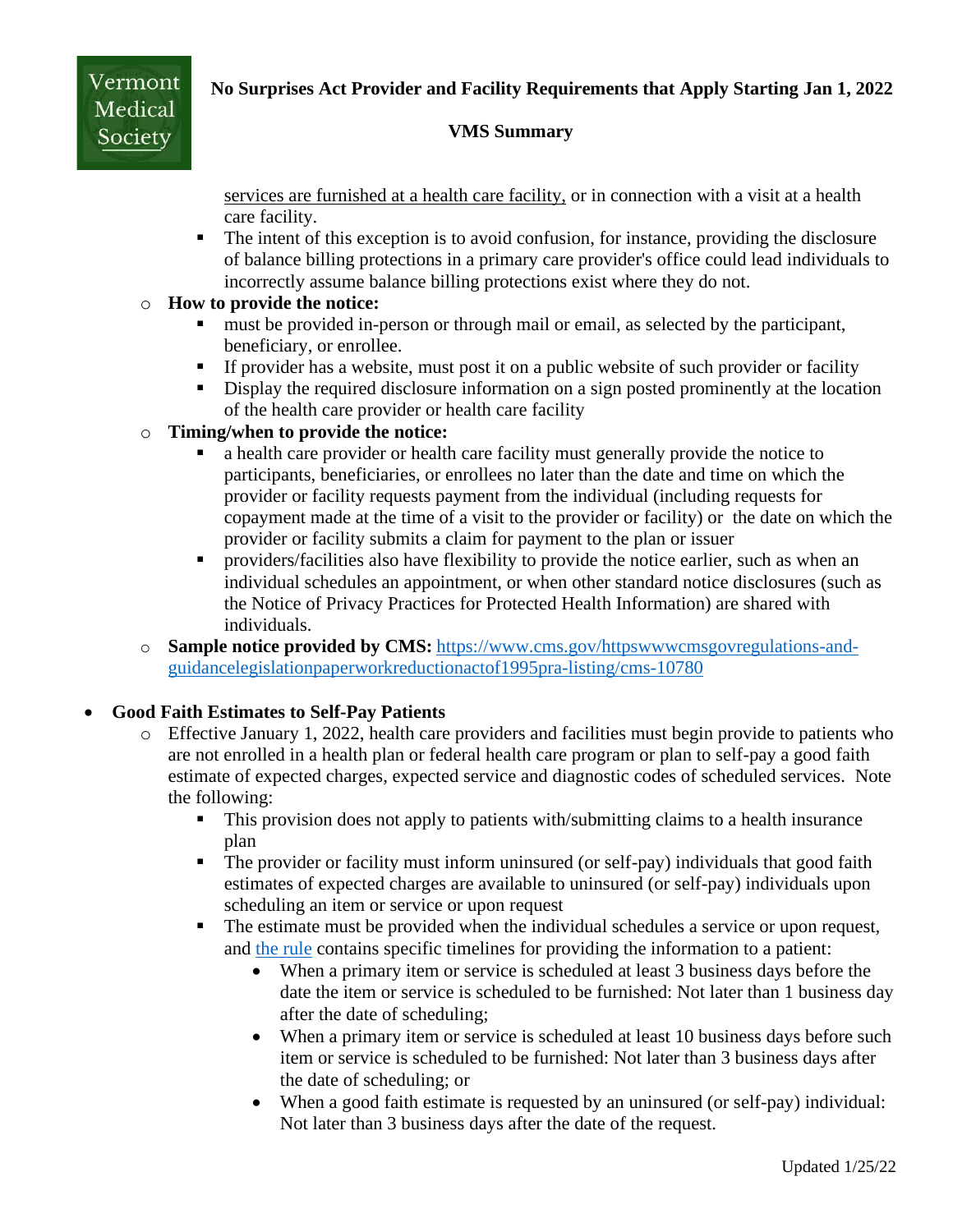# **No Surprises Act Provider and Facility Requirements that Apply Starting Jan 1, 2022**



#### **VMS Summary**

- The rule contains little guidance for practices regarding how to select the level of service or diagnosis  $code(s)$  used for the estimate. National associations have asked CMS for further guidance; at this point practice should use their best judgment and provide as close of an estimate as possible
- In a situation where an uninsured (or self-pay) individual receives a good faith estimate and then is billed for an amount substantially in excess of the good faith estimate (currently defined as \$400 more than the estimate), HHS establishes a patient-provider dispute resolution process to determine a payment amount, triggered when the patient submits a notification via a Federal dispute resolution portal
- Where the service will involve multiple healthcare providers, the scheduling provider is required to coordinate with the other providers to gather information necessary to timely provide this estimate, although enforcement of this coordination is delayed until December 31, 2022.
- **These requirements are contained in interim final rules which were open for public** comment until Dec.  $6<sup>th</sup>$  and may be modified when the rule is finalized. However, practices should start to prepare in anticipation of a Jan. 1 effective date.
- o See CMS [template forms](https://www.cms.gov/regulations-and-guidancelegislationpaperworkreductionactof1995pra-listing/cms-10791) to implement Good Faith Estimates with self-pay patients

#### • **Ensure continuity of care when a provider's network status changes**

o A health care provider or facility that ends a contractual relationship with a plan or issuer and has a continuing care patient must generally accept payment from the plan or issuer (and cost-sharing payments) for a continuing care patient at the previously agreed to payment amount for up to 90 days after the date on which the patient was notified of the change in the provider's network status

#### • **Improve provider directories**

- o Any health care provider or health care facility that has or has had a contractual relationship with a plan or issuer must submit provider directory information to a plan or issuer at the beginning of the network agreement, when there are material changes to content, upon request and at the time of termination of a network agreement
- o Reimburse enrollees who relied on an incorrect provider directory and paid a provider bill in excess of the in-network cost-sharing amount

#### • **Enforcemen**t

o VMS understands that Vermont's Department of Financial Regulation will coordinate with CMS to enforce No Surprises Act provisions based on a complaint-driven process

#### **Resources**:

- CMS provider resources, rule summaries and fact sheets:<https://www.cms.gov/nosurprises>
- CMS Webinar Overview of January 1, 2022 requirements: <https://www.cms.gov/files/document/high-level-overview-provider-requirements.pdf>
- CMS sample notice regarding balanced billing: [https://www.cms.gov/httpswwwcmsgovregulations](https://www.cms.gov/httpswwwcmsgovregulations-and-guidancelegislationpaperworkreductionactof1995pra-listing/cms-10780)[and-guidancelegislationpaperworkreductionactof1995pra-listing/cms-10780](https://www.cms.gov/httpswwwcmsgovregulations-and-guidancelegislationpaperworkreductionactof1995pra-listing/cms-10780)